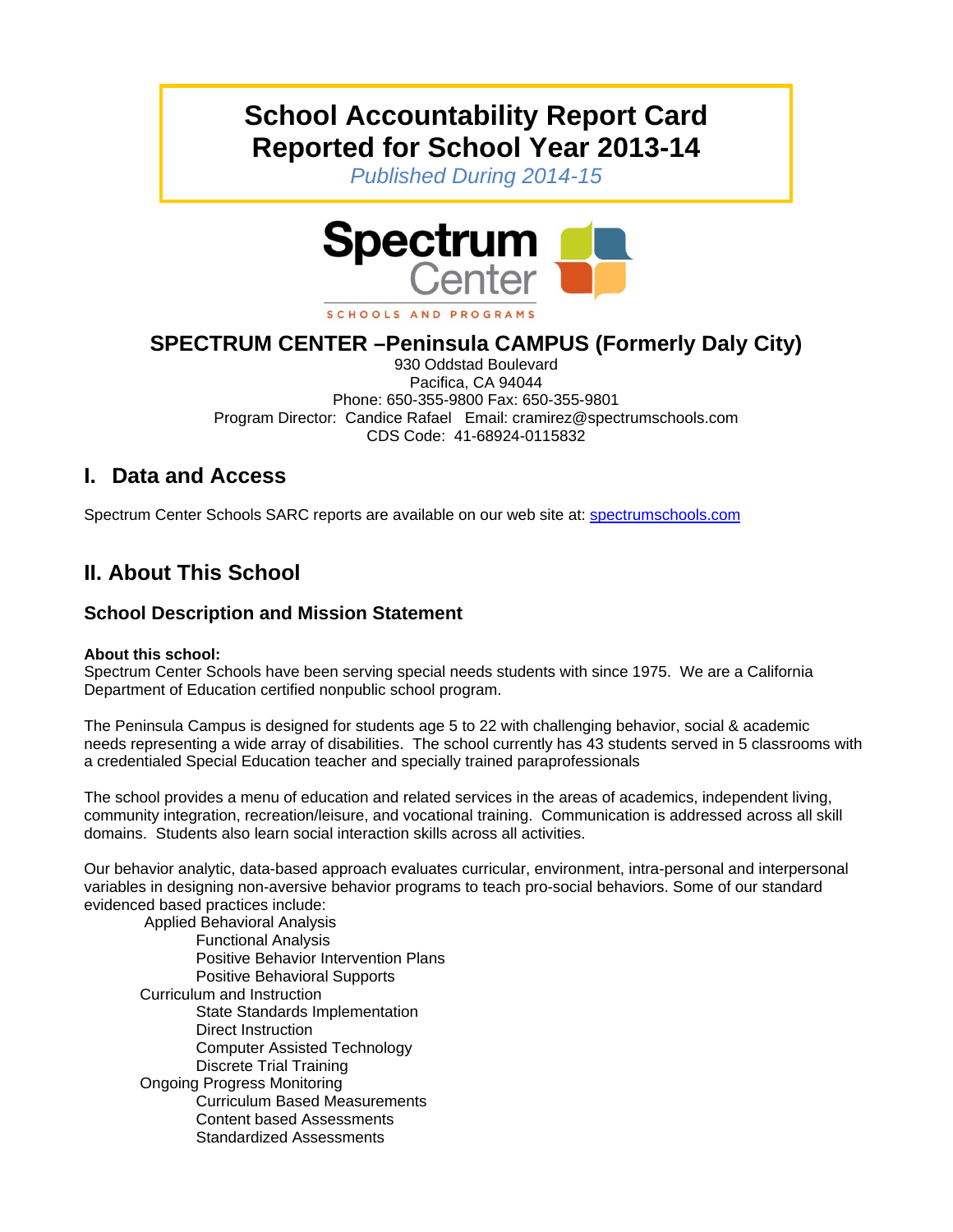Data is collected on academic achievement and on each Individualized Educational Plan (IEP) goal weekly. The data is reviewed monthly to assess the student's progress. Lessons plans are revised as needed to assure student learning. A progress report and/or report card is completed for every students and is provided to both the parent and LEA quarterly per the IEP and master contract.

Spectrum Center Schools monitor progress on targeted campus goals quarterly. An Internal Accountability Review is conducted annually.

#### **Mission Statement:**

Our mission is to provide personalized, evidence-based educational services for non-traditional learners in collaboration with families and public school districts.

#### **Opportunities for Parental Involvement**

Parents are involved in the student enrollment process, parent/teacher conferences, IEP development and approval.

Our school hosts five annual events every school year. The first of these events is open house and this occurs at the beginning of the year. Open house is an event at which parents can visit the school, tour the classroom, meet classroom staff, meet and interact with other parents, look over current work samples for their child, and receive verbal updates on how successfully their child is meeting their behavioral, social, and academic goals. We are holding our Second Annual Autism Awareness fundraiser in the month of April this year. The event features art and craft made by our students, and baked goods made by our staff. Parents/caregivers and districts are invited to participate in raising money towards the Walk Now for Autism Speaks event that is held annually. Spectrum, Peninsula, also holds an annual Thanksgiving banquet at which staff serves meals to students and parents. At our annual Christmas party, we also serve a meal, sing Christmas carols, deliver small gifts to the students, and have a talent show. Finally, we also hold an end of the year carnival that the students help us organize and run. We have carnival games and food that are available to both students and parents. During the Christmas party and the Carnival, we also celebrate the students that will be graduating from our program into adult day programs. They receive certificates of completion, and parents and districts are invited.

Teachers make regular phone calls to parents to touch base and share how the child's week went as well as ask for parent input.

When needed, Spectrum Center has provided trainings to help parents with challenges at home, such as ABA principles, video modeling for those with Autism, and many others.

#### **Student Enrollment by Grade Level (School Year 2013-14)**

| <b>Grade Level</b> | <b>Number of Students</b> | <b>Grade Level</b>         | <b>Number of Students</b> |
|--------------------|---------------------------|----------------------------|---------------------------|
| Kindergarten       |                           | <b>Ungraded Elementary</b> |                           |
| Grade 1            |                           | Grade 9                    |                           |
| Grade 2            |                           | Grade 10                   |                           |
| Grade 3            |                           | Grade 11                   |                           |
| Grade 4            |                           | Grade 12                   |                           |
| Grade 5            |                           | <b>Ungraded HS</b>         |                           |
| Grade 6            |                           | <b>Post-Secondary</b>      | 30                        |
| Grade 7            |                           |                            |                           |
| Grade 8            |                           | <b>Total Enrollment</b>    | 57                        |

This table displays the number of students enrolled in each grade level (determined by age) at the school.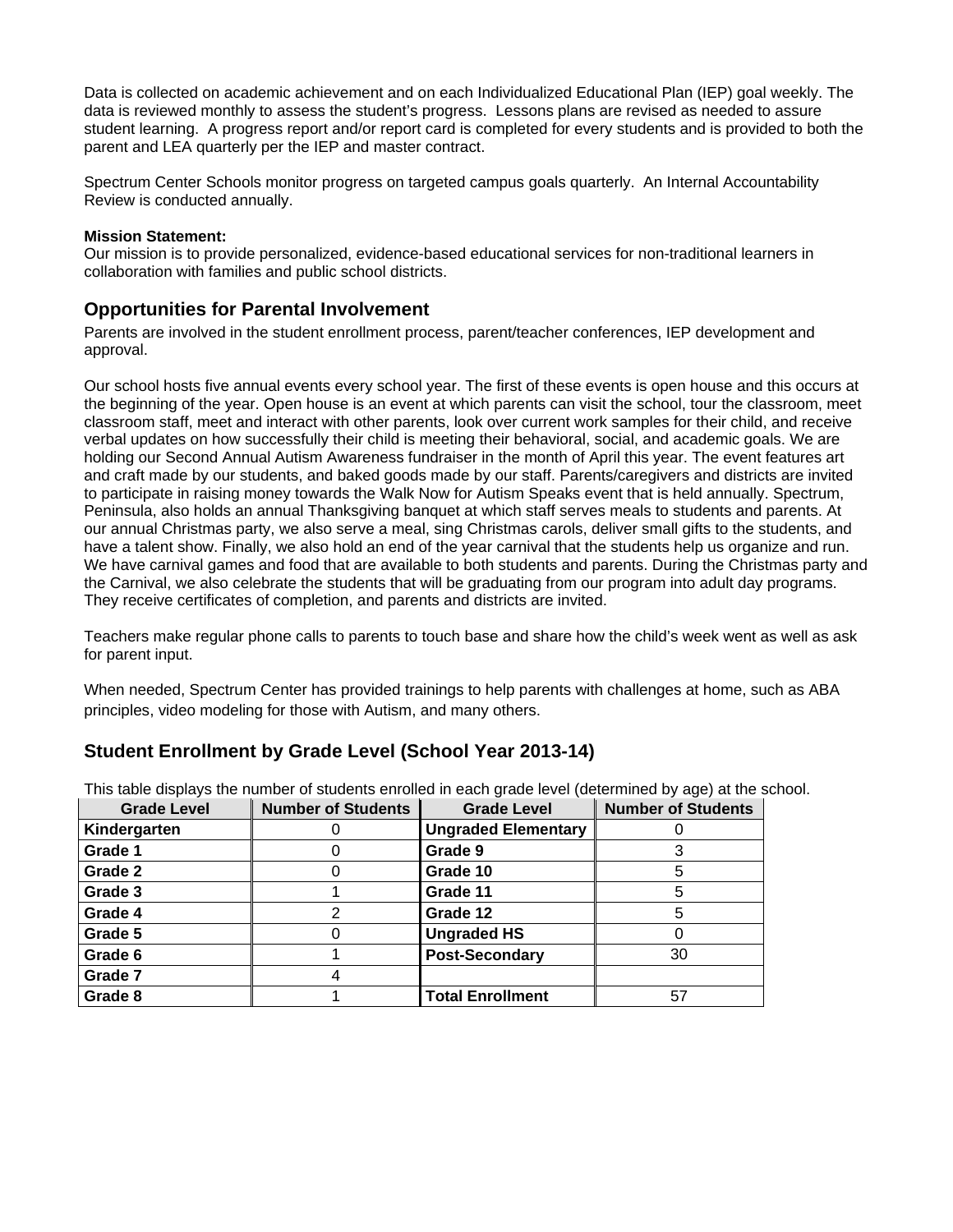## **Student Enrollment by Group**



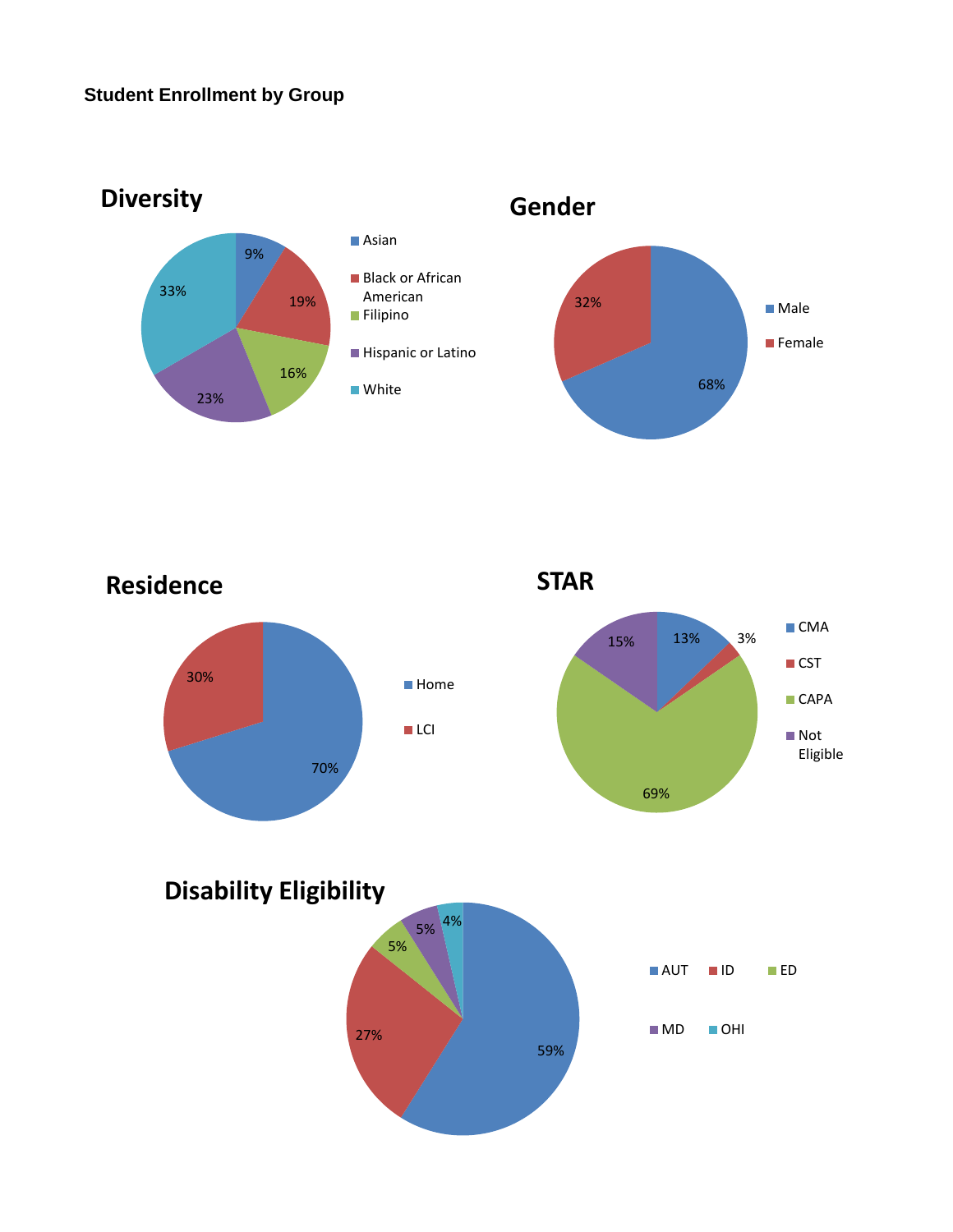#### **Average Class**

Our model is to provide small classroom sizes, due to this our classrooms can be anywhere from 8 to 12 students in a classroom. Students are in classrooms according to age and function level. In the 2013-14 school year, the Peninsula Campus served an average of 50 students in 5 classrooms.

## **III. School Climate**

#### **School Safety Plan (School Year 2013-14)**

All staff receive required trainings including, but not limited to: 1<sup>st</sup> Aide/CPR, Hughes Bill, incident report writing, emergency preparedness, blood borne pathogens, student supervision, safety in the work place, sexual harassment, abuse reporting and universal precautions.

The campus has a safety team which meets monthly. The safety team is responsible for monitoring monthly classroom safety and risk abatement checklist, maintaining adequate first aide and blood borne pathogen supplies and reviewing safety incidents as needed. Morning sweeps of the grounds are conducted to insure the campus is secure and free from dangerous debris.

Emergency preparedness includes monthly fire drills, monthly earthquake drills, monthly OSHA building checks, an annual fire inspection and an annual disaster drill which includes earthquake preparedness, shelter in place, violent intruder protection and an annual exposure control plan.

#### **Suspensions and Expulsions**

| Rate               | <b>School</b> |         |         |  |
|--------------------|---------------|---------|---------|--|
|                    | 2011-12       | 2012-13 | 2013-14 |  |
| <b>Suspensions</b> |               |         |         |  |
| <b>Expulsions</b>  |               |         |         |  |

## **IV. School Facilities**

#### **School Facility Conditions and Improvement Plan (School Year 2013-14)**

#### **School Buildings:**

The Peninsula campus is located at 930 Oddstad, Pacifica CA. The school area of the building has 5 classrooms, a library/multipurpose room, a kitchen, and administrative offices.

#### **Maintenance and Repair:**

The Administrative Coordinator is responsible for all campus repairs and coordinates with the Maintenance Specialist to ensure repairs are completed. We have a Five-Year Plan, which consists of improvements to the floor, resurfacing the playground and the acquisition of additional classroom space to facilitate continued student population growth. The head of the safety team coordinates with the Clinical Assistant and the Safety Team members to conduct morning safety sweeps to insure the campus is free from dangerous debris.

#### **Cleaning Process and Schedule:**

Our campus contracts a cleaning service company in order to ensure that all classrooms, offices, cafeteria, gym and restrooms are cleaned on a daily basis. We also contract with a cleaning service to have the tile floors waxed and the carpets steam cleaned once a year.

#### **Modernizing or New School Construction Projects:**

The campus recently installed new carpet in the administrative offices and the library/multi-purpose room.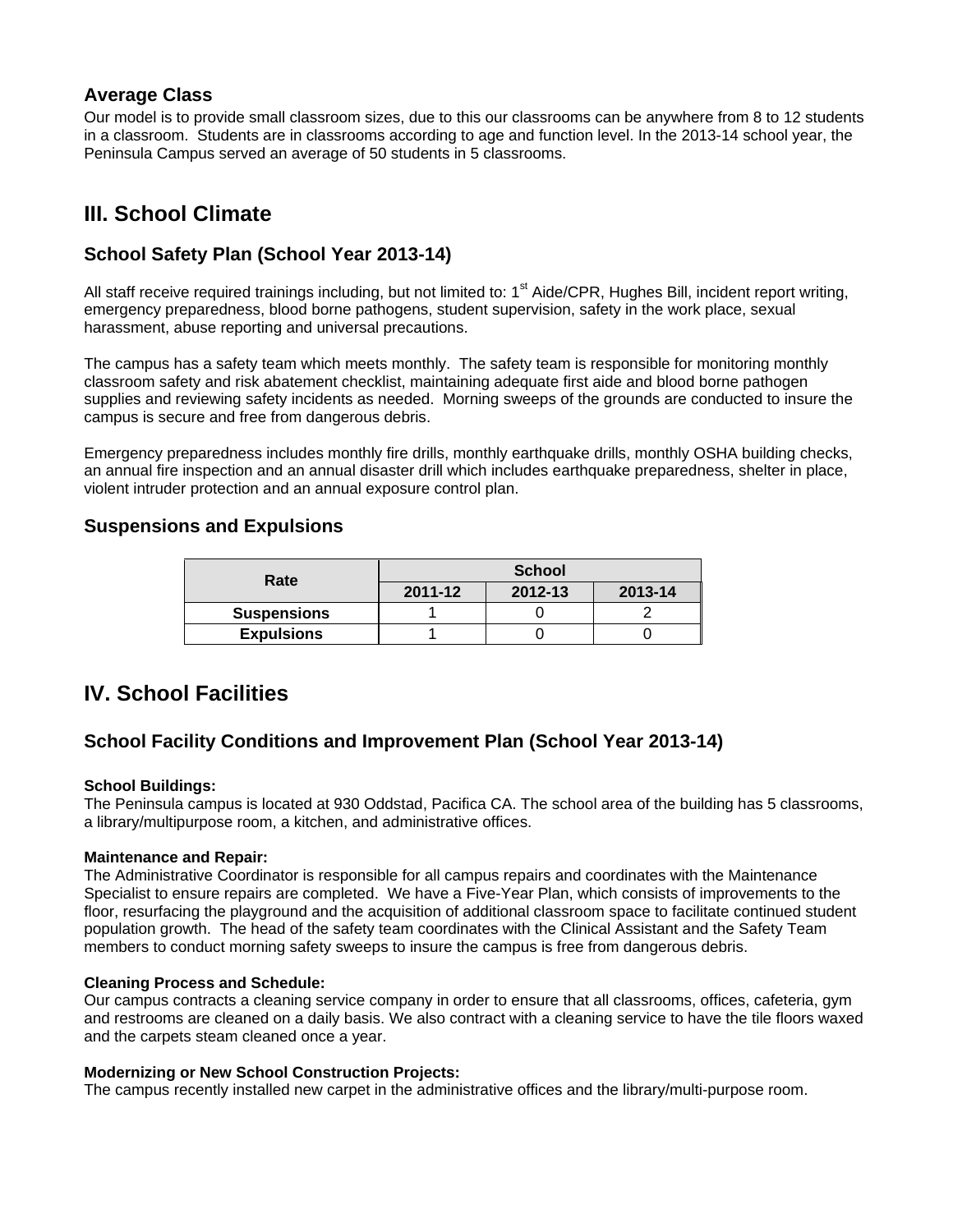# **School Facility Good Repair Status (School Year 2014-15)**

|                                                                                  | <b>Repair Status</b> |         |      | <b>Repair Needed and</b> |                                                                          |  |
|----------------------------------------------------------------------------------|----------------------|---------|------|--------------------------|--------------------------------------------------------------------------|--|
| <b>System Inspected</b>                                                          | <b>Exemplary</b>     | Good    | Fair | Poor                     | <b>Action Taken or Planned</b>                                           |  |
| Systems: Gas Leaks,<br>Mechanical/HVAC,<br>Sewer                                 |                      | $\star$ |      |                          | n/a                                                                      |  |
| <b>Interior: Interior</b><br><b>Surfaces</b>                                     |                      | $\star$ |      |                          | n/a                                                                      |  |
| <b>Cleanliness: Overall</b><br>Cleanliness, Pest/<br>Vermin Infestation          |                      | $\star$ |      |                          | n/a                                                                      |  |
| <b>Electrical: Electrical</b>                                                    |                      | $\star$ |      |                          | n/a                                                                      |  |
| <b>Restrooms/Fountains:</b><br>Restrooms, Sinks/<br><b>Fountains</b>             |                      | $\star$ |      |                          | n/a                                                                      |  |
| Safety: Fire Safety,<br><b>Hazardous Materials</b>                               |                      | $\star$ |      |                          | n/a                                                                      |  |
| <b>Structural: Structural</b><br>Damage, Roofs                                   |                      |         |      | $\star$                  | Paint and paneling from roof<br>(Rm 10 side) peeling and needs<br>repair |  |
| <b>External:</b><br>Playground/School<br>Grounds, Windows/<br>Doors/Gates/Fences |                      | $\star$ |      |                          | n/a                                                                      |  |
| <b>Overall Rating</b>                                                            |                      | $\star$ |      |                          | n/a                                                                      |  |

# **V. Teachers-**

## **Teacher Credentials**

| <b>Teachers</b>                               | <b>School</b> |         |         |  |
|-----------------------------------------------|---------------|---------|---------|--|
|                                               | 2011-12       | 2012-13 | 2013-14 |  |
| <b>Number of campus classrooms</b>            |               |         |         |  |
| <b>Clear Level 2</b>                          |               |         |         |  |
| <b>Preliminary Level 1</b>                    |               |         |         |  |
| UIP                                           |               |         |         |  |
| <b>PIP/STSP</b>                               |               |         |         |  |
| <b>Emergency Substitute (Classroom Aides)</b> |               |         |         |  |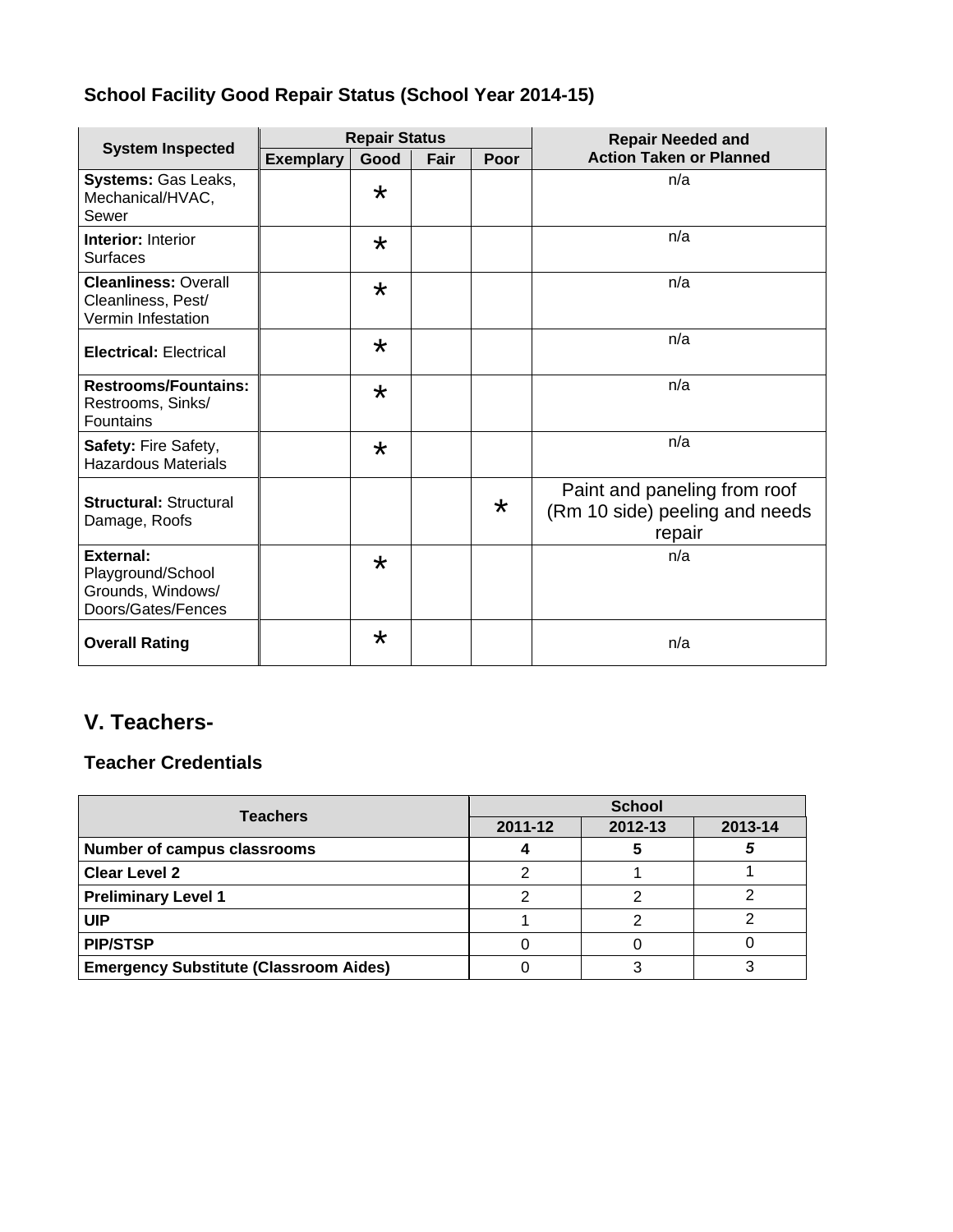# **VI. Support Staff**

#### **Other Support Staff (School Year 2013-14)**

| <b>Title</b>                                    | <b>Number of FTE</b><br><b>Assigned to</b><br><b>School</b> |
|-------------------------------------------------|-------------------------------------------------------------|
| <b>Senior Behavior Analyst</b>                  |                                                             |
| <b>Curriculum and Instruction Specialist</b>    |                                                             |
| <b>Education Coordinator</b>                    |                                                             |
| <b>Therapists</b>                               |                                                             |
| <b>Speech/Language/Hearing Specialist</b>       |                                                             |
| <b>Occupational Therapists</b>                  |                                                             |
| <b>Adapted Physical Education</b>               | ◢                                                           |
| <b>Transportation Support</b>                   | 1                                                           |
| <b>Behavioral/Instructional Classroom Aides</b> | 16                                                          |

## **VII. Curriculum and Instructional Materials**

### **Instructional Materials (School Year 2014-15)**

Each student at CST and CMA level has a text book which matches the SBE or the local LEA's adapted text books in each academic area at his/her grade level. In addition Spectrum Center provides supplemental materials as appropriate to match the students' learning patterns.

| <b>Core Curriculum Area</b>       | Quality, Currency,<br>and Availability of<br><b>Textbooks and</b><br><b>Instructional</b><br>Materials * Need to<br>import the campus'<br><b>Materials form</b> | <b>Percent of Pupils</b><br><b>Who Lack Their Own</b><br><b>Assigned Textbooks</b><br>and/or<br><b>Instructional</b><br><b>Materials</b> | <b>Most Recent SBE or</b><br><b>Local Governing</b><br><b>Agency Approved</b><br><b>Textbooks and</b><br><b>Instructional</b><br><b>Materials</b> |
|-----------------------------------|-----------------------------------------------------------------------------------------------------------------------------------------------------------------|------------------------------------------------------------------------------------------------------------------------------------------|---------------------------------------------------------------------------------------------------------------------------------------------------|
| <b>Reading/Language Arts</b>      | $\star$                                                                                                                                                         | O%                                                                                                                                       | ves                                                                                                                                               |
| <b>Mathematics</b>                | $\star$                                                                                                                                                         | $O\%$                                                                                                                                    | ves                                                                                                                                               |
| <b>Science</b>                    | $\star$                                                                                                                                                         | $O\%$                                                                                                                                    | yes                                                                                                                                               |
| <b>History-Social Science</b>     | $\star$                                                                                                                                                         | $O\%$                                                                                                                                    | yes                                                                                                                                               |
| <b>Foreign Language</b>           | $\star$                                                                                                                                                         | O%                                                                                                                                       | ves                                                                                                                                               |
| <b>Health</b>                     | $\star$                                                                                                                                                         | O%                                                                                                                                       | yes                                                                                                                                               |
| <b>Visual and Performing Arts</b> | $\star$                                                                                                                                                         | $O\%$                                                                                                                                    | yes                                                                                                                                               |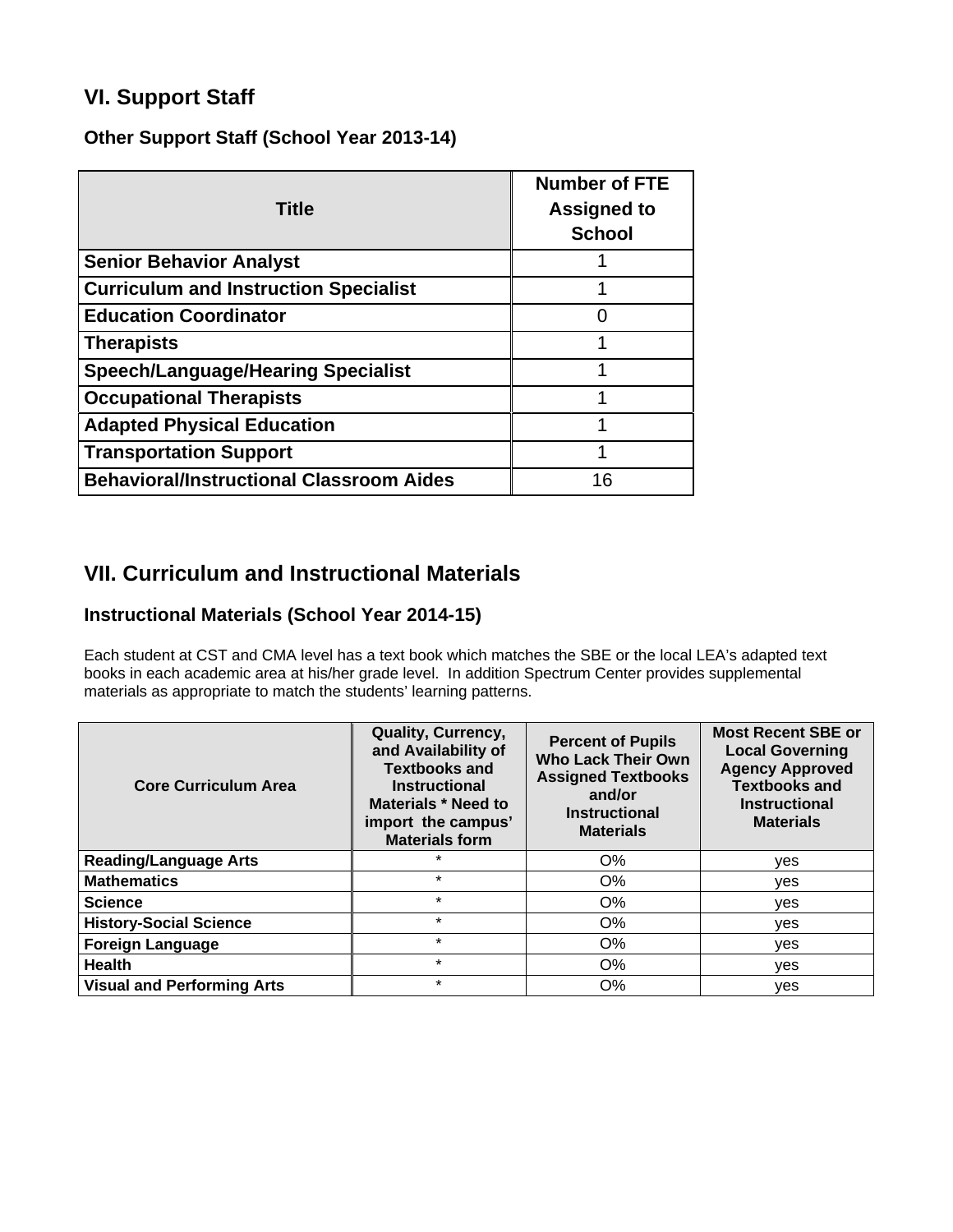#### **VIII. School Finances**

#### **Expenditures per Pupil (Fiscal Year 2013-14)**

| <b>Total Dollars</b> | <b>Dollars per student</b> | <b>Average Teacher Salary</b> |
|----------------------|----------------------------|-------------------------------|
| \$1.921.155          | \$40.396                   | \$52,452                      |

#### **Types of Services Provided**

Spectrum Center Schools work cooperatively with local school districts to develop a customized curriculum for each student based on the student's Individual Education Program (IEP), abilities, interests and goals. Spectrum Center Schools meet state education standards and are based on the principals of Applied Behavior Analysis (ABA). ABA is a discipline devoted to the understanding and improvement of human behavior. Spectrum's ABA curriculum includes specific strategies for preventing behaviors of concern, teaching alternative appropriate behavior, teaching self-control strategies, improving learning skills and responding to behaviors of concern in a safe and respectful manner.

Spectrum Center Schools serve students with emotional disturbance or developmental disabilities who benefit from a consistent and structured program, with an emphasis on a successful transition to a less restrictive environment. The students receive individualized instruction in academic, social and behavioral skills, including independent living and vocational skills in a low student to instructor ratio.

Spectrum Center Schools also serve students with autism, who receive a continuum of specialized education services in dedicated classrooms. Applied Behavior Analysis is the foundation of Spectrum's approach to teaching children with autism in an environment that is predictable, consistent, structured and positive. Spectrum's curriculum for students with autism in highly structured involves repeated presentation of instruction and focuses on communication, behavior, social and academic skills in a low student to instructor ratio.

Related services provided at by Spectrum Center per the student Individual Education Program includes counseling, Speech and Language Therapy, Occupational Therapy, Adapted Physical Education, Augmentative Communication, and Assistive Technology.

#### **Teacher and Administrative Salaries (Fiscal Year 2013-14)**

| Category                        | <b>Spectrum Schools</b><br>Amount | <b>State Average</b><br>(ADA < 1,500) |
|---------------------------------|-----------------------------------|---------------------------------------|
| <b>Beginning Teacher Salary</b> | \$43,689                          | \$38,592                              |
| <b>Mid-Range Teacher Salary</b> | \$52,332                          | \$55.764                              |
| <b>Highest Teacher Salary</b>   | \$66,999                          | \$72,219                              |
| <b>Average Teacher Salary</b>   | \$52,452                          | \$90,207                              |
| <b>Average Director Salary</b>  | \$78,203                          | \$116,768                             |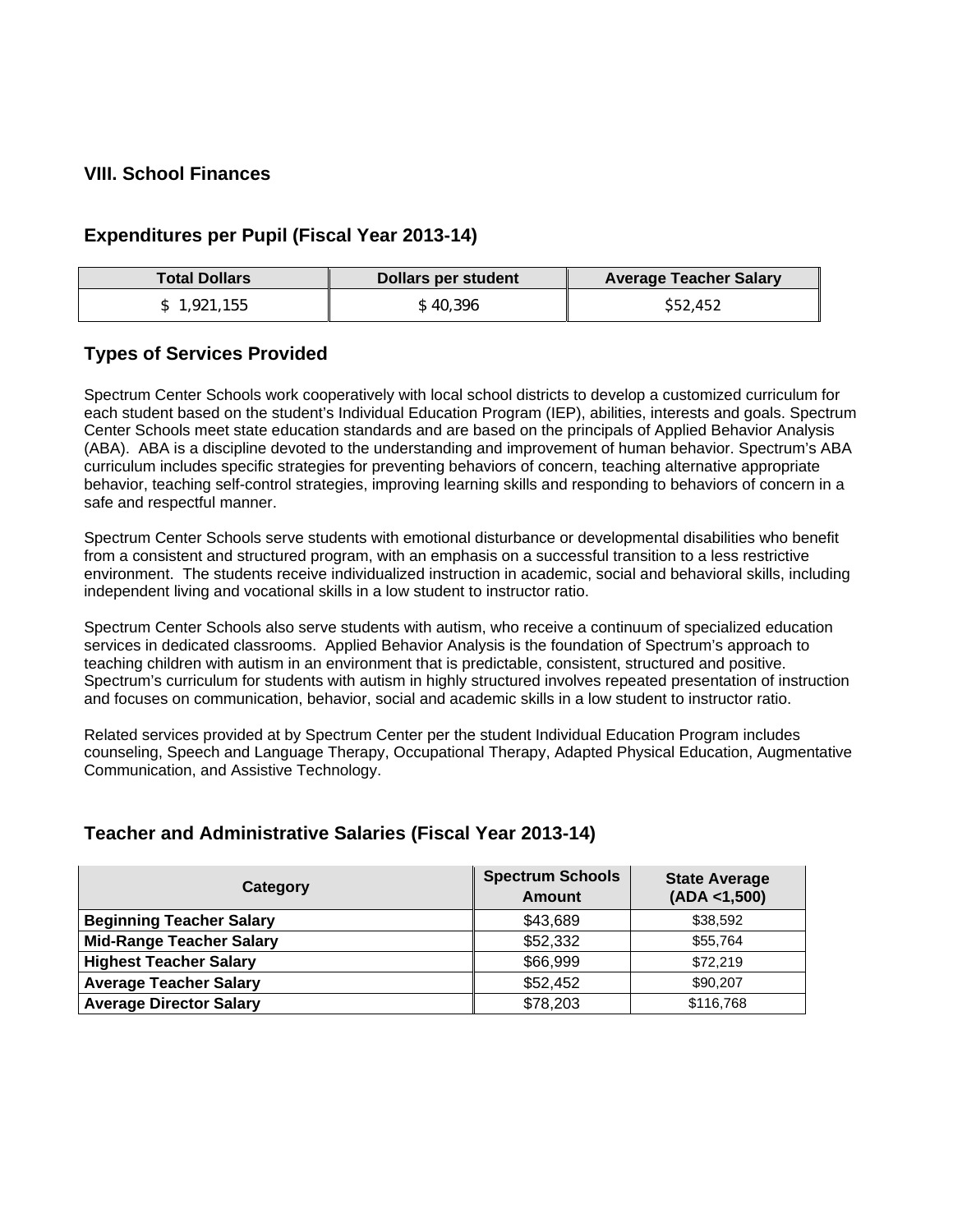#### **IX. Student Performance**

#### **Standardized Testing and Reporting**

Scores are not shown when the number of students with data is ten or less because it is too small for statistical accuracy and to protect student privacy. Districts and Parents receive test results. The Campus does not always receive them from the LRE. Not enough test results were received to provide an accurate report.

#### **Other Student Outcome Data**

The IEP goal data indicate the percent of goals in which the students reached the third benchmark or better at the time of his/her annual. The behavioral progress data indicate the percentage of challenging behaviors targeted in a formal behavior intervention plan that had a 10% decrease or better at the time of the annual IEP.



IEP Goal Progress (3rd Benchmark or Better)

## **X. Accountability**

### **California Department of Education Certification (CDE)**

The Spectrum Center Schools are all certified by the California Department of Education.

#### **Schools Commission of the Western Association of Schools and Colleges Accreditation (WASC)**

The Spectrum Center Schools are all fully accredited by the Schools Commission of the Western Association of Schools and Colleges.

#### **Academic Performance Index (API)**

The API is not applicable to Non Public Schools.

## **XI. Postsecondary Preparation**

#### **WorkAbility I**

Spectrum Center is a state-approved WorkAbility I Program (WAI) site. WorkAbility I is a California transition program and is funded and administered by the Special Education Division of the California Department of Education. The WorkAbility I Program provides resources for transition services with a primary focus on comprehensive pre-employment, work site training, and employment, along with follow-up services for youth in special education.

Spectrum's WAI program goal is to provide students with the skills necessary to maximize the level of independence and productivity in their lives, assisting them into a quality adult life.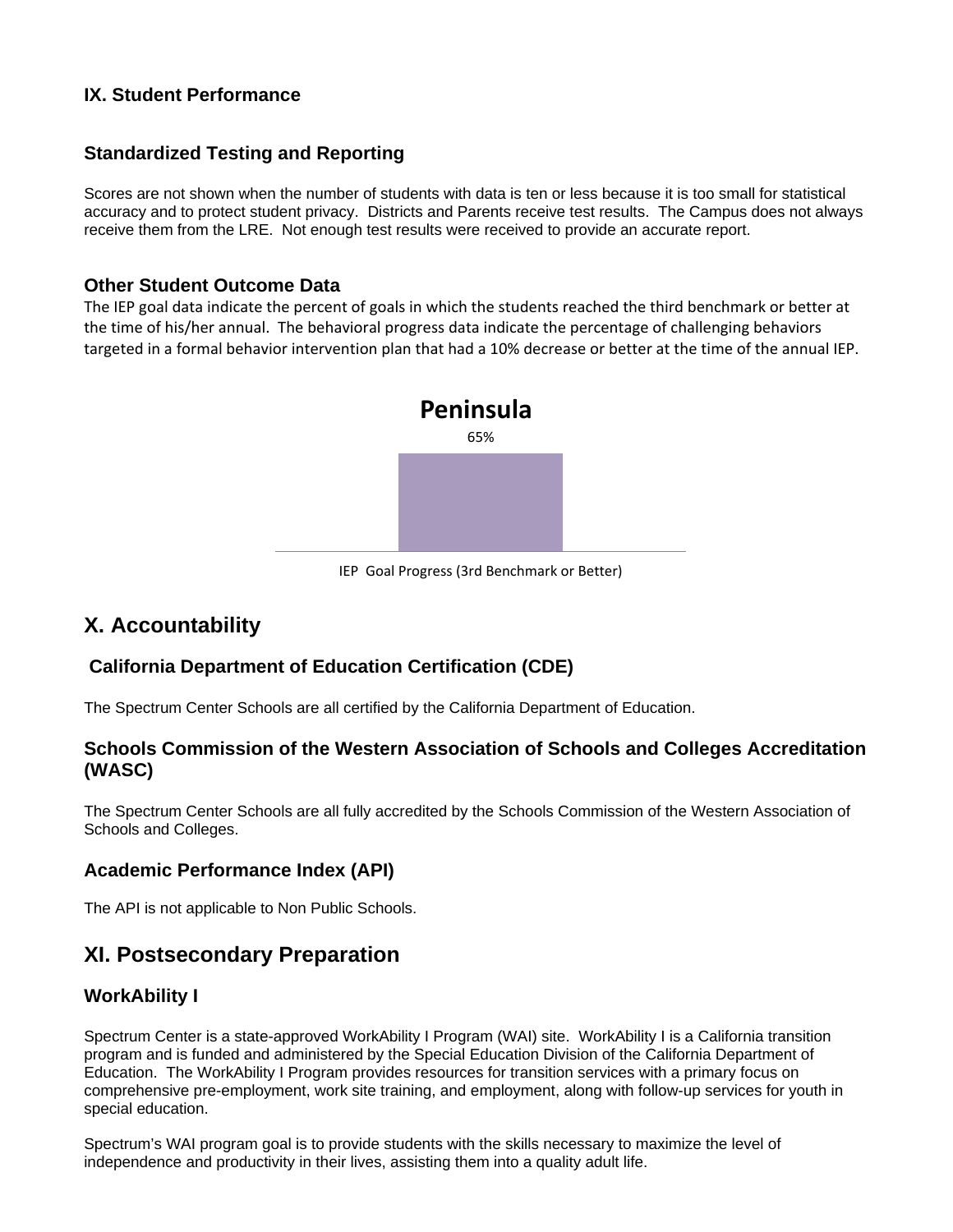The State WAI model requires service delivery, data collection, documentation, and reporting in line with WAI's Array of Services. The WAI Array includes, but is not limited to, career awareness and exploration, career counseling, vocational assessments, pre-employment activities that promote employment readiness, job search skills, and job retention, work training, and follow-up services. Spectrum's WAI Program strives to include as many elements of these services as "best practices", based on individual student's skills, abilities, and interests.

Spectrum's WAI program offers pre-vocational / vocational training, and pre-employment and career planning services for students 14-22 aligned as much as possible with each student's Individual Education Plans (IEP). As mandated in the IDEA 2004, and by the age of 16, transition planning, post-secondary goals, and individualized transition services will be addressed simultaneously with the development of the student's annual IEP goals. The Individual Transition Plan (ITP) is based on age-appropriate transition assessments. Measurable post-secondary goals are developed based on students' individual long-term objectives, interests, and preferences, and may include paid work training and other employment-related services. The development and practice of independent living skills are also a part of the long-term goals.

Pre-vocational and vocational training prepares students for future WAI subsidized or direct hire work training and employment opportunities, and includes, but is not limited to, pre-vocational/vocational tasks, mobility training, self-care, training in tolerance with time on task, work maturity standards and values, and the development of effective communication skills. The program features a strong community-based component. Research has shown that it is most productive for our students to learn skills in the natural environment where they will be later expected to demonstrate the skills. In this way, generalization is enhanced and independence maximized.



## **Workability I Program**

#### **Completion of High School Graduation Requirements**

Data is not shown when the number of students with data is ten or less to protect student privacy.

#### **XII. Instructional Planning and Scheduling**

Spectrum Center Schools provide continual training as well as dedicated staff training days. The Spectrum, Daly City site had two full days of teacher specific training before the students start in the fall. In addition, all staff are required to attend three days of training before the students start in September, one additional day of training in the Fall, and one additional day of training in the Spring.